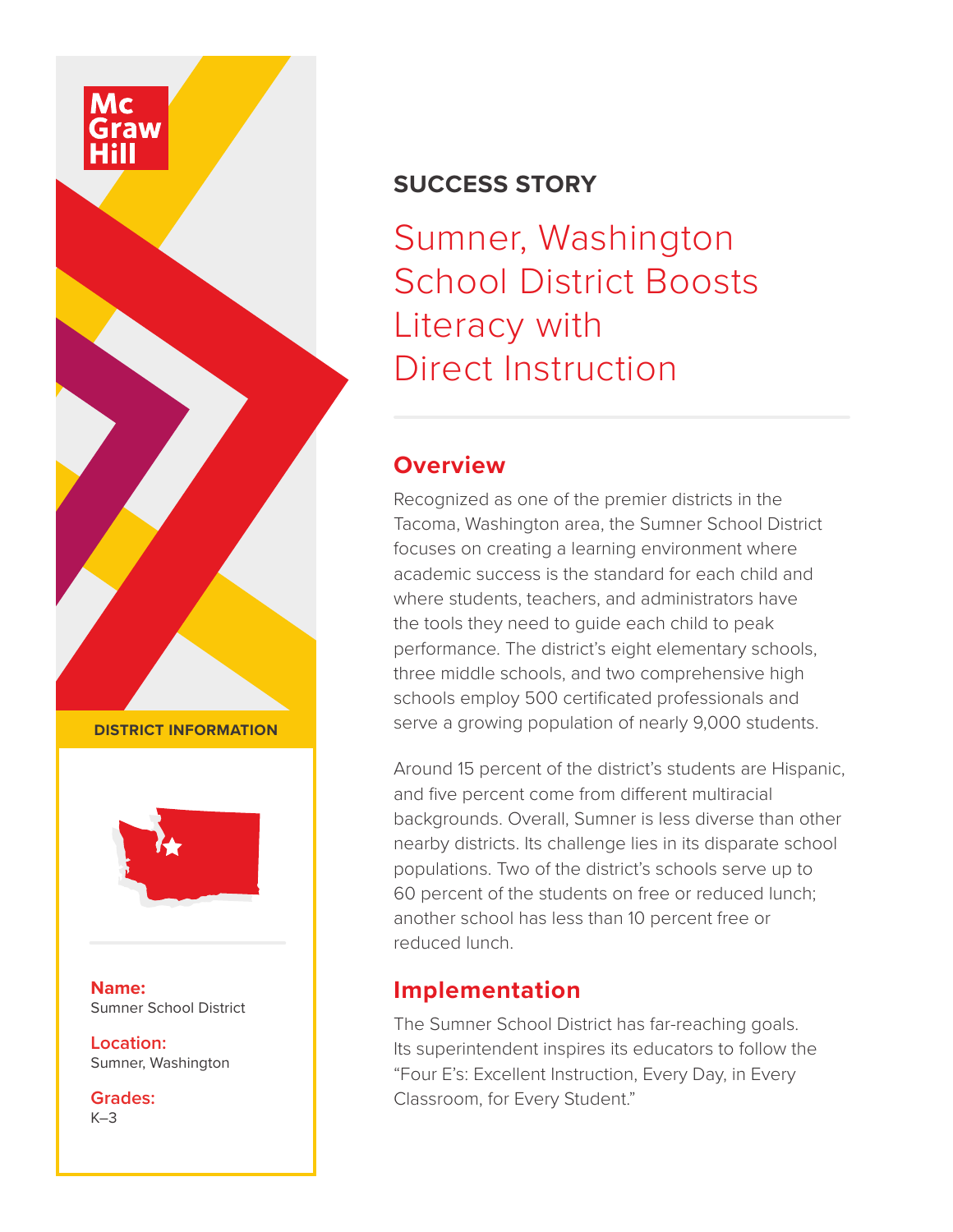

Part of the district's new focus is on identifying the approximately 20 percent of students who are falling behind and looking at alternatives for grades K–3 intervention education to catch them up and keep them caught up. Direct Instruction (DI) curricula were identified as essential to ensuring success in the district's existing intervention system.

Sumner's educators found that in many cases, their core programs weren't reaching beginning readers or helping them keep up with their peers. Traci Donohue, Special Services Director for Sumner, was one of the leaders tapped to ensure that reading instruction was delivered in an easily accessible manner to struggling students. "There was just not enough time available, nor enough practice, to get them to grade level," she said. "Students were getting further and further behind, and we knew that if the progress wasn't accelerated soon, we were never going to make headway."

Donohue had been on a five-year journey to implement Direct Instruction. To get struggling students back on track, the district chose two McGraw Hill Direct Instruction reading programs: *Reading Mastery®* and *Corrective Reading®*.

"The bigger steps we took were in the realm of training and ongoing coaching, to ensure we could implement the programs with fidelity, and constantly adjusting our teaching skills," said Donohue. The district partnered with a McGraw Hill representative to set up initial training and schedule a pre-implementation Summer Institute to train teachers in both *Reading Mastery* and *Corrective Reading* starting at the kindergarten level. Some teachers attended the annual National Direct Instruction conference to gain additional professional learning.

After two or three educators at each of Sumner's schools were proficient with the DI programs, the district asked those teachers to evaluate progress and determine how to provide additional help with the lessons. "We designated certain teachers and administrators to become deep experts at one DI specialty, and we also did a 'ride-along' with teachers to work through the learning curve. Now, we are continuously updating the list of teachers who need training, and we have a coach available to help as many classified staff as possible come on site and assist them with their teaching skills," said Donohue.

# **Reaction**

That first year, only a handful of teachers used the new DI programs. After the third full year of implementation, the district has full participation, especially among teachers with a higher proportion of low-performing students.

> *The bigger steps we took were in the realm of training and ongoing coaching, to ensure we could implement the programs with fidelity...*

#### **–Traci Donohue**

Special Services Director Sumner School District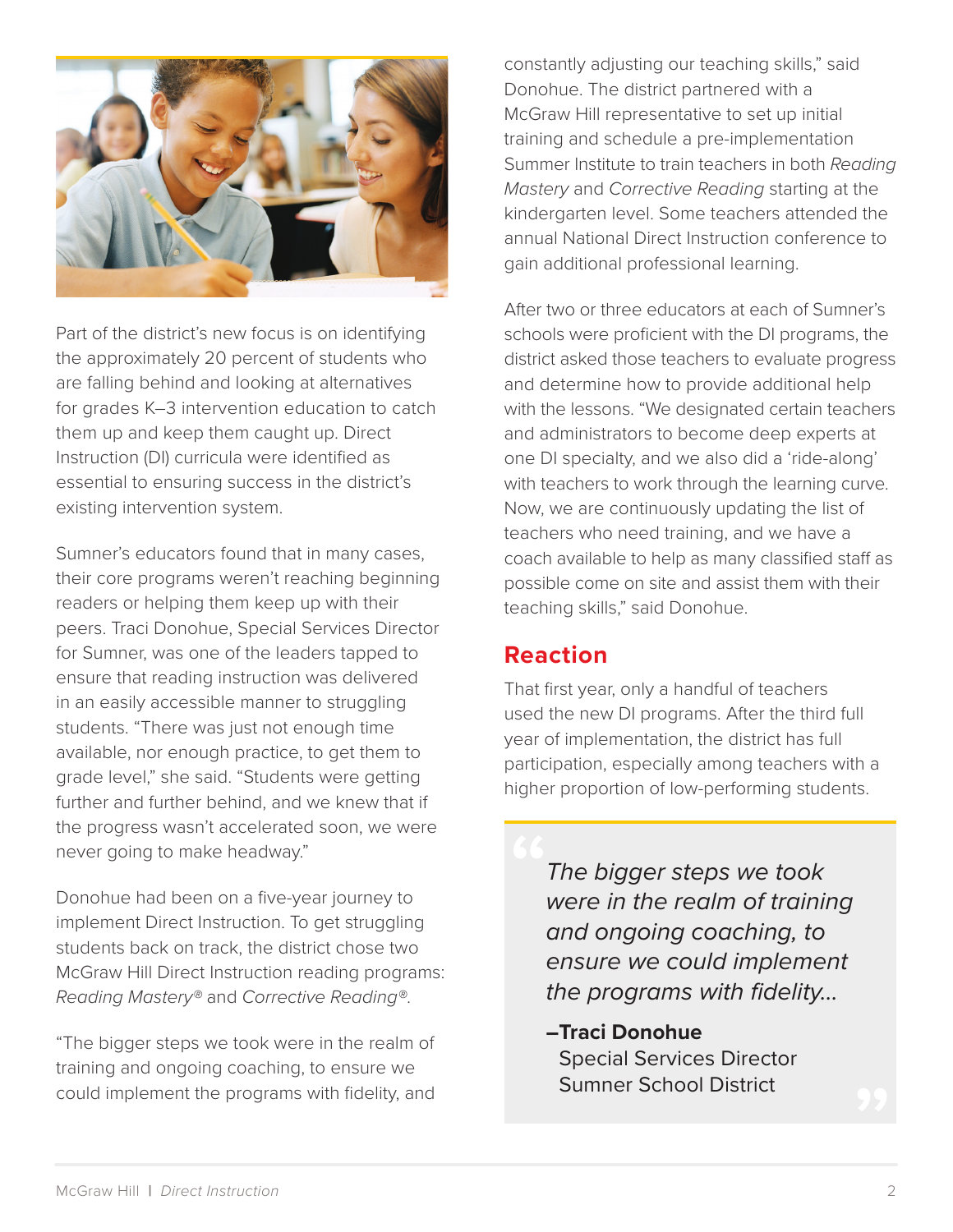*Teachers are now beating down the door to get the curriculum and the training they need to implement it.*

**–Traci Donohue** Special Services Director Sumner School District

"Teachers are now beating down the door to get the curriculum and the training they need to implement it," said Donohue. *Reading Mastery* and *Corrective Reading* now fully complement the core reading programs in the district's elementary and middle schools.

Professional development, which enhances instructional quality, is a strong focus at Sumner. "We have a tiered system for professional development. Anybody who touches the curriculum needs to have sufficient training, and a professional will coach and observe the instructors to help them make decisions and improve their instruction," said Donohue. Teachers collaborate to share best practices for students who require Tier 3 support. "We bring together individuals from the different buildings to allow them to network and grow and build each other up professionally," Donohue said.

Sumner wants all of its students to become readers at an early age, including any students who benefit from additional support. "Our elementary schools and our self-contained classrooms are both expected to use *Reading Mastery*, and we have high expectations for the students," said Donohue. "It's critical that we do everything we can in those early years to get them as far along as we can. The DI programs fit well with the new initiatives and the value the district has placed on literacy."

#### **Results**

Donohue saw an increase in student confidence and achievement with Direct Instruction. "In general, it gives them predictability. They understand the routines, they know what to expect, and they see success. They say, 'It is easy, and I can do this.' It's helped both the kids and the confidence level of the teachers," she said.

Direct Instruction has enhanced the quality of special education in Sumner's schools. "Our self-contained special education teachers are more intentional and have the right tools they need to teach literacy. It's created a common ground whereby they can talk about where their kids are, and it's created a strong network among them," explained Donohue. "We are constantly asking ourselves whether we're closing the gap and accelerating learning. Are we allowing them to get closer to grade level, or is there something more we can do?" Over time, the district plans to adjust its curriculum for special-needs students and even look at postsecondary-school planning.

"Right now, the children's ability to be ready for college and career is the number one priority for our district," Donohue said. Getting them college- and career-ready starts with great literacy instruction—the reading, writing, speaking, and listening."